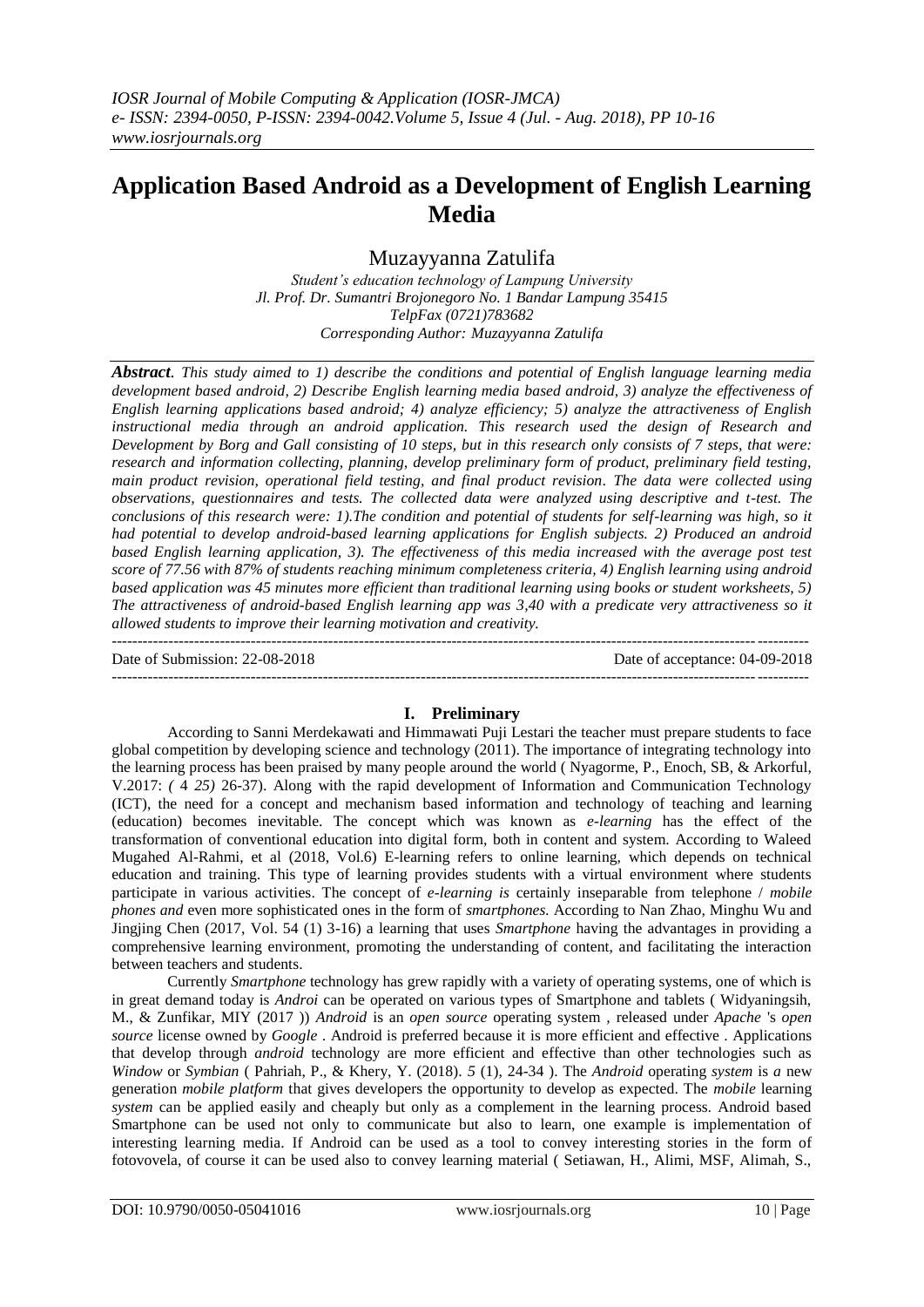Kurniawan, FH, & Zahro, RN (2017). This certainly can be used as an opportunity for teachers to use it as a learning media.

One of hardware that can be developed like Learning media with criteria that can provide a broad learning environment are *smartphones* or *mobile phones* ( Saefi, M., Luk iati, B., & Suarsini, E. (2017) . Learning media using *mobile* technology can be an alternative in learning because they are flexible, capable of being carried anywhere and can be used at any time.Learning media using *mobile* is often referred to as *mobile learning* / *M-Learning* ( Anam, C., & Hakim, L. (2017) *5* (3)). According to Wijayanti, A. , & Sukamto, S. (2017) using media in the learning process is one of the efforts to create a more meaningful learning quality. using instructional media like *mobile learning* can make learning more meaningful because students learn on their own volition or motivation that arises within them.

*Smartphone* users are not only adults, but also students or children. The use of *smartphones, ipad, playbooks, tablet* PC are more widely used today for various reasons and choices than on a PC (Personal *Computer*) at home. 10 reasons presented by Masterweb Corporation, on its website (World of Technology and Lifestyle: 2011) has been stated that because it is light, fast, easier to use, and carried while traveling (practical) are the 4 reasons with the highest rating. *Smartphone* is considered effective as a media of education for children because it is more practice and attractive, especially in the *smartphone* based *android.*

English has become a world language that dominates the communication era to connect and transfer knowledge throughout the world. Requirement that to be able to speak English both actively and passively have been anticipated by the State of Indonesia to include English as a local subject in kindergarten and elementary school, and become compulsory subjects in junior and senior high school. Teaching and learning English is not an easy process. This is because not all students understand English. Many students especially junior high school level in Indonesia, think that English is a difficult subject to understand because of different between pronunciation and written and difficult *grammatical* rules. In addition, the use of learning resources has not been used optimally, teachers also only use classical methods, learning is still centered on teachers as a message source ( *teacher centered* ), conventional media, classroom-based learning media so that English learning is not interesting . Students feel bored when studying English subject. In addition, the availability of internet networks that owned by the school has not been utilized optimally. Fun learning media will attract students to learn English so students will not be afraid to learn English. The use of learning media will be very helpful in teaching and learning languages to improve student achievement (Rahayu, WA, & Riska, SY2018, *15* (3), 63-68).

Learning innovation using *Android* and the internet network will provide a different atmosphere that can change students' perceptions of learning English . Sugeng Purwantoro, Heni Rahmawati and Achmad Tarmizi (2013: 177) said " *Android* is a *software* used on *mobile devices* (running devices) including operating systems, *middleware* and core applications". *Android* by Satyaputra and Arita (2014: 2) is an operating system for *smartphones* and tablet. System operation can be illustrated as a bridge between the device and the user, so the user can interact with his *device-* and run applications that are available on *the device.* While Arif Akbarul Huda (2013: 1-5) argues that *Android* is a Linux operating system that is specific to mobile devices such as *Smartphone* or tablets. The operating system of android is *open source* so that many programmers create or modify this system. Programmers have a huge opportunity to engage developing *android* applications for the *open source* reasons. In addition, the application on Android can be used anywhere and anytime. The mobile application allows many users to access data from applications without limited to space and time ( Indrayana, INE, DP, NW, & Sudiartha, IK (2018 )).

Using *Android* -based learning media will shift monoton learning into varied learning. Using *android* will make it easier for users to learn something, this is because users can access the material, test the ability through applications *on Android* wherever and whenever. This study discusses how to design and build an English learning application. The applications can be run on *the Android platform.* With this application users or students can be helped in understanding and motivating in learning English. By using this application students can also study anywhere and anytime because it uses *the Android platform* and based on *e-learning. E-learning* allows students to operate their own learning in accordance with their self-directed abilities with the authority to choose their own place, time, content and direction of learning ( Rosli, MS, Saleh, NS, Aris, B., Ahmad, MH, Sejzi, AA, & Shamsudin, NA (2016)).

## **II. Method**

In this study the implementation Of the ten steps developed by Borg and Gall, only reached the seventh stage due to time and cost factors. The steps of the development procedure from the seven steps of the Borg and Gall development model can be described as follows: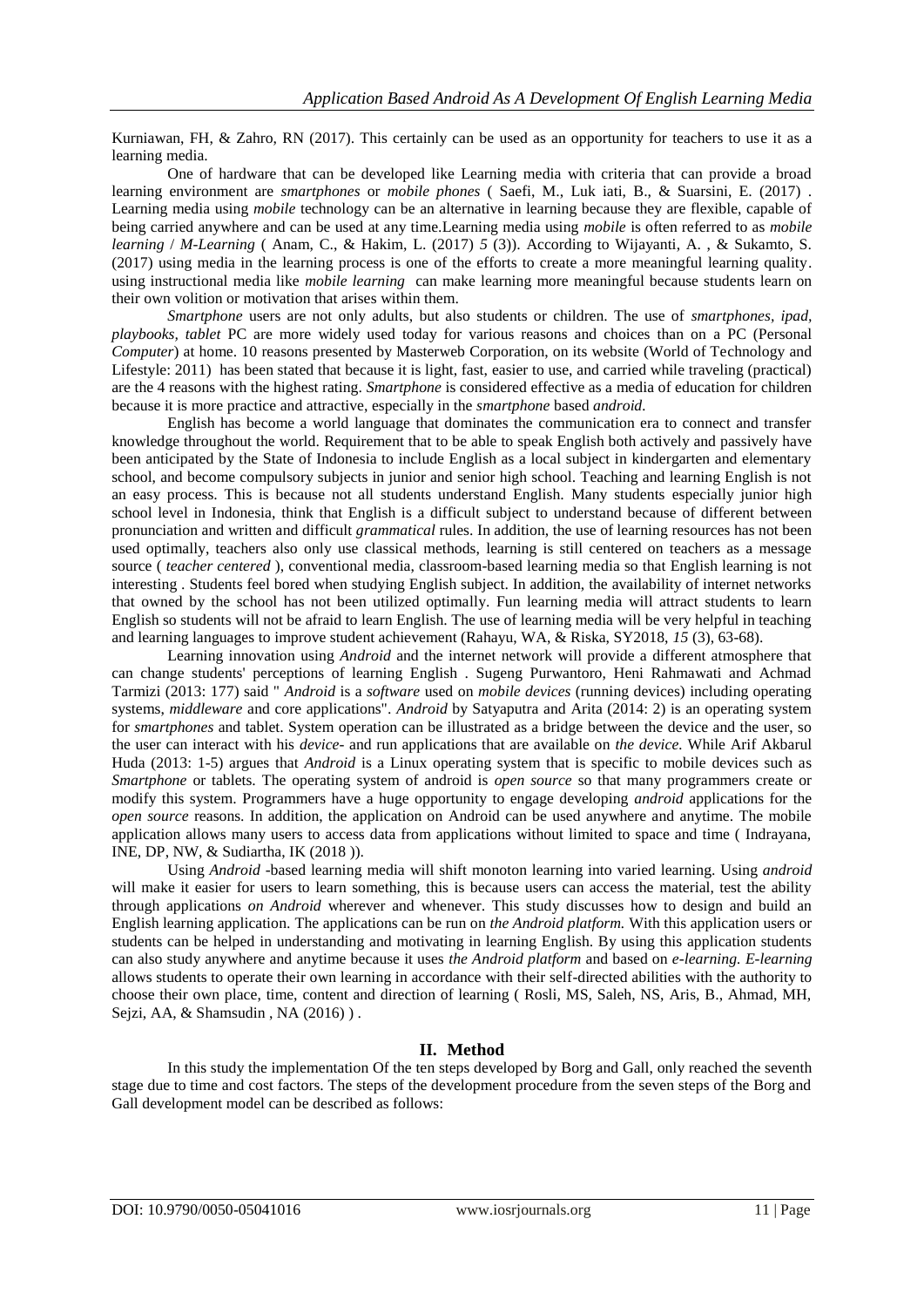

**Figure 1.Bagan Langkah-Langkah Pengembangan Media Pembelajaran Berbasis Android**

The experimental design in this study compares the *pretest* with the *posttest* value . The experimental design can be seen in the following: :



## **Figure 2. Experimental Design** *One-group pretest-posttest design*

Source: Setiadi (2006: 143)

notes: O<sub>1</sub> : *pretest* value<br>X : treatment : treatment

O 2 : *posttest* value

A. The level of product effectiveness

Effectiveness is obtained from the average gain of normalized *pretest* and *posttest* values. The level of effectiveness based on the average normalized gain can be seen in the following table:

#### **Table 1. Level of effectiveness**

| Average value Gain<br>Normalized    | Classification | Effectiveness level |
|-------------------------------------|----------------|---------------------|
| $\leq g > 0.70$                     | High           | Effective           |
| $0.30 \leq \leq g \leq 0.70$        | Medium         | Effective enough    |
| $\langle$ g> $\langle 0.30 \rangle$ | Low            | Less effective      |

The average of normalized gain is calculated by the following equation:

 $\langle g \rangle = \frac{Sf-Si}{S}$ Sm−Si

Notes :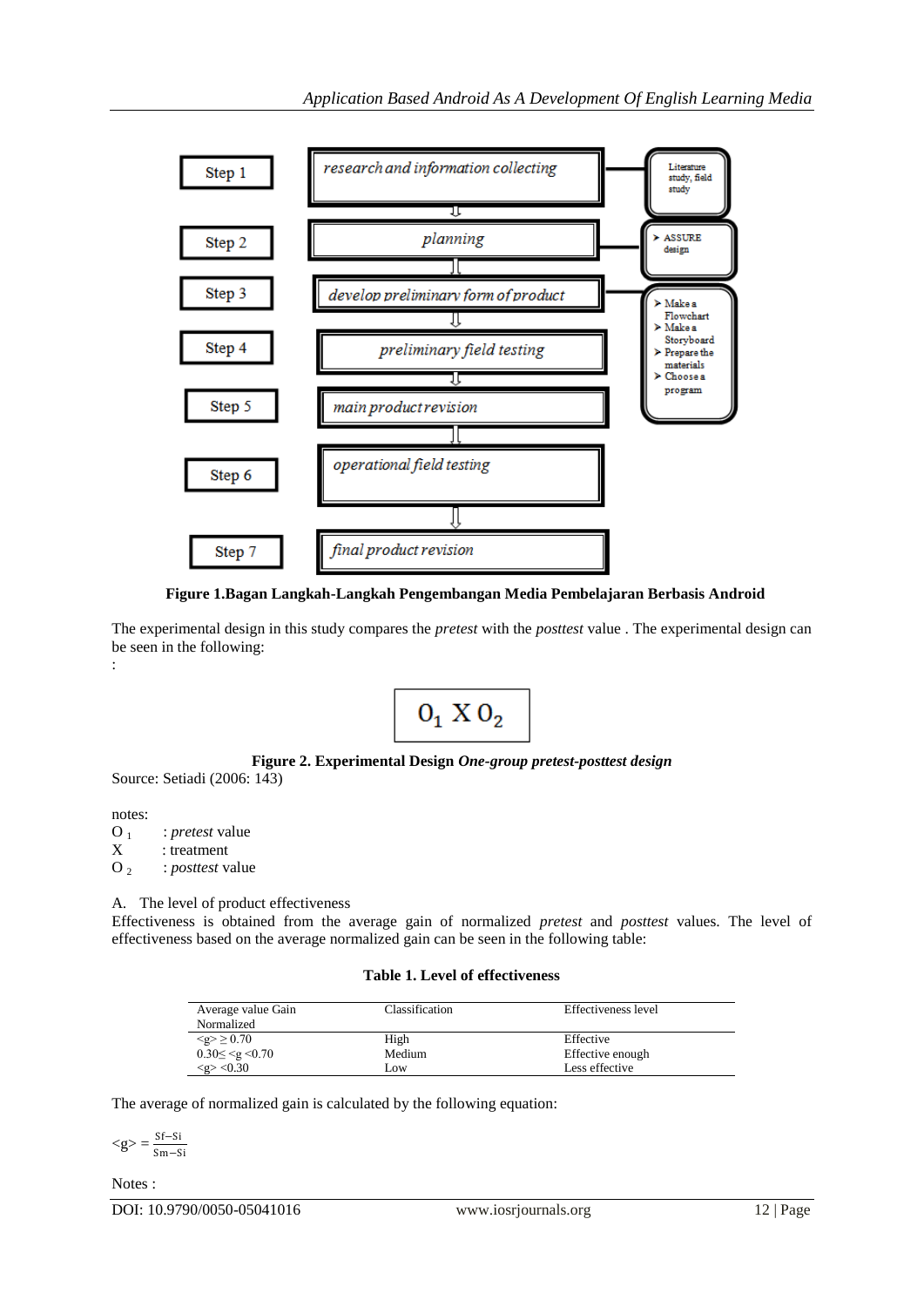$\langle g \rangle$  = normalized gain S f = Value *Post test* S <sup>i</sup> = *Pre test value*  $S_m$  = maximum value

### B. Efficiency

Efficiency of learning is measured from several resources needed, how much costs are incurred and how long it takes to achieve the learning objectives that have been set.

#### C. Attractiveness

The total instrument assessment does from the number of scores obtained then divided by the total number of scores then the results are multiplied by the number of answer choices. To test the attractiveness of the product, a questionnaire arranged with a Likert scale.

| <b>Table 2. Scoring Answers</b> |                       |                        |              |  |
|---------------------------------|-----------------------|------------------------|--------------|--|
| N <sub>O</sub>                  | <b>Choice answer1</b> | <b>Choice Answer 2</b> | <b>Score</b> |  |
|                                 | Very attractive       | Very good              |              |  |
|                                 | attractive            | Good                   |              |  |
|                                 | Less attractive       | Not good               |              |  |
|                                 | Not attractive        | Not good               |              |  |

The assessment score can be searched using the following formula :

|                      | Number of scores on the instrument |
|----------------------|------------------------------------|
| Assessment Score $=$ | The highest number of scores       |

Classification interval according to Agustina (2012) is obtained by using the following formula:

Highest score - lowest score

Interval Value  $=$ Number of answer choices

if the highest score according to the answer choice is 7, the lowest secrets 1, and the number of answer choices is 4, then the interval value is as follows:

Interval Value = 
$$
\frac{4}{4} = 0.75
$$

So, the classification of attractiveness, convenience and usefulness of the media is obtained as in Table 2. Classification is done by calculating the average score of an appraisal score, and then generalizing. Grouping based on the average score also applies to the components of easiness and usefulness. If for convenience, the classification consists of "very easy", "easy", "less easy" and "not easy". Likewise, benefit, consisting of "very benefit", "benefit", "less benefit", "no benefit".

| таміс от спампісатоті от атпасті спем |                       |  |
|---------------------------------------|-----------------------|--|
| <b>Average score</b>                  | <b>Classification</b> |  |
| 3.26-4.00                             | Very attractive       |  |
| 2.51-3.25                             | attractive            |  |
| 1.76-2.50                             | Less attractive       |  |
| 1.01-1.75                             | Not attractive        |  |

## **Table 3. classification of attractiveness**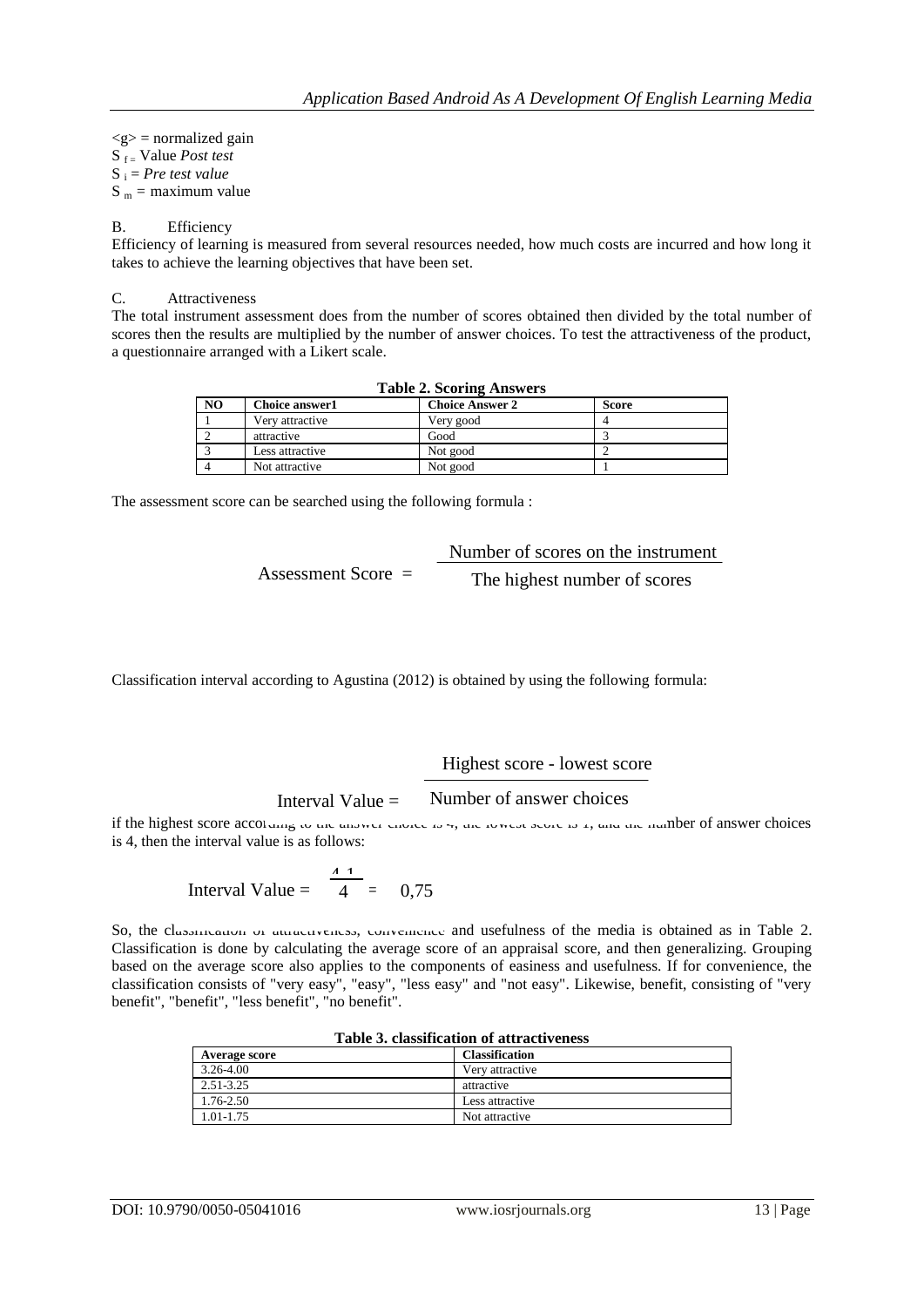## **III. Results And Discussion**

Based on the results of a preliminary, especially in schools that are used as the subject of study, those schools have had a school internet network and almost all students have had a *smartphone* or an *android.* Sudirman Siahaan (2009.7-8) states with using technology (in this case is an interactive audio cassette media), there was efficiency, means teachers still have time left available. The remaining time is the added value generated through utilization of technology.

The potential of information, communication and technology (ICT) when used integrated and optimized in education / learning, then the impact is among others to expand access to education, improve management efficiency of learning activities, improve the quality of education, encourage students to learn independently, allows teachers to presents various types of difficult subject matter, and helps students to learn the subject matter easier .

The product of this study is an English learning application called *Mubeling* application *. Mubeling* application is an application designed through the *Appypie* program which consists of material, English dictionary, video learning, *E-Reader* , evaluation questions, and so on.



**Figure 3. Application processing flow**

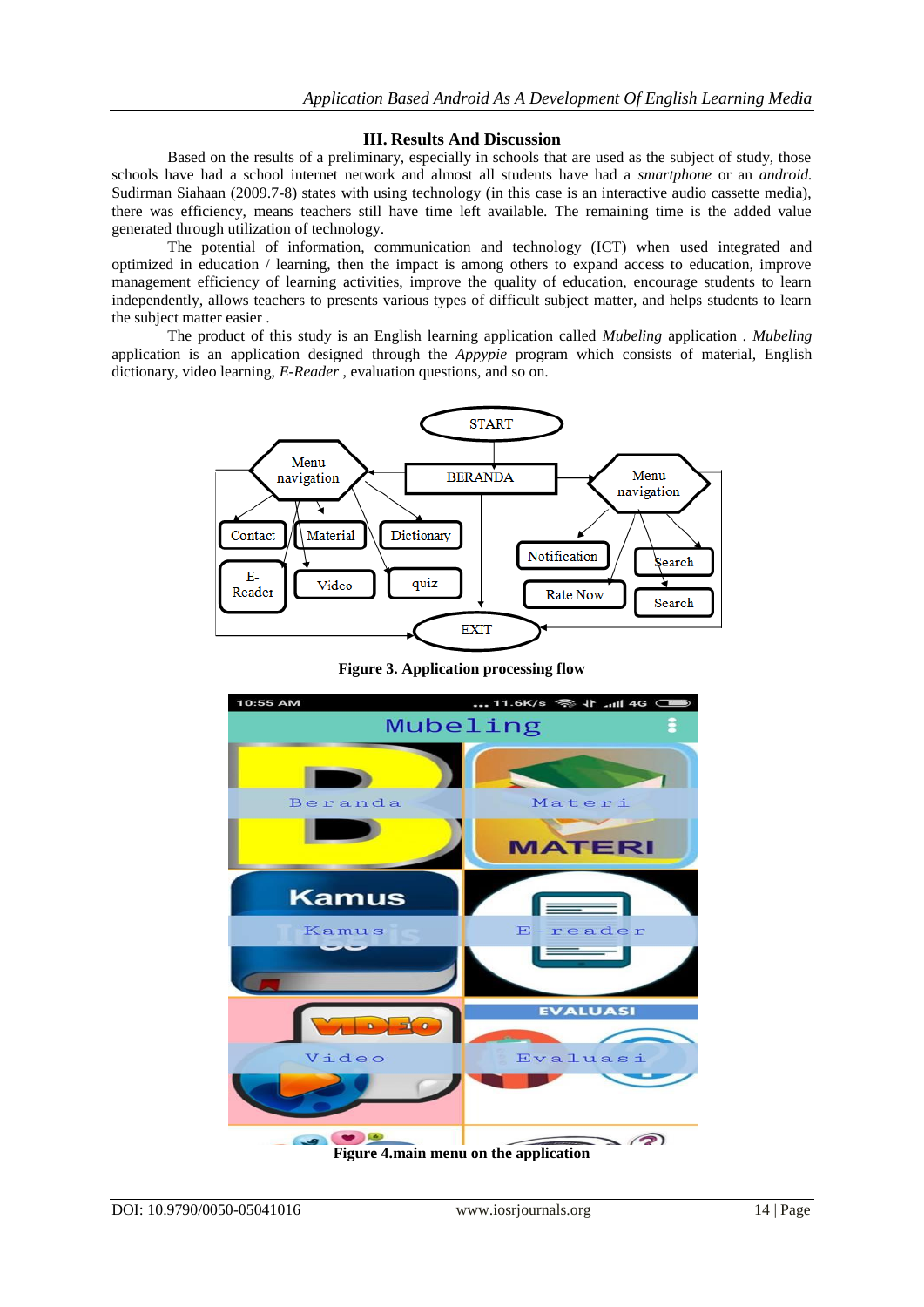The test results of the effectiveness of English learning applications based android on improving student learning outcomes, from 95 students who became the research subject, there was an increase in learning outcomes from before using learning applications based-android. The average value of learning outcomes of students' *pre-test* is 65.00 , but after the product is used, there is an increase in the average value of learning outcomes *post-test* students is 77.50. Learning outcome is then tested by using SPSS version 17 using *Wilcoxon* test result is obtained conclusion that English language learning application based android is effective enough to improve students' learning outcomes English in junior high school.

Based on the Reigeluth's theory (1983: 1 4 5), product development called efficiencies if the achievement of learning objectives more quickly achieved than if not using the product of learning development. in using android based applications, student learning time is maximized because learning does not just happen in class but anytime and anywhere.

In this study, aspects of efficiency measured by the time required to achieve learning objectives. Rationally based on the time and the time required used 1, 3> 1, the product application android-based English language learning more efficiency of previous learning model. Hamzah.B.Uno (2010: 98) argues if student success achieved in the timeframe shorter, so from the efficiency of learning can be achieved.

The test of the attractiveness of the application for 95 students stated that this product was very interesting with index 3 , 40 .

| No.           | <b>Ouestion</b><br>Answer Options             |    |    |  |  |  |
|---------------|-----------------------------------------------|----|----|--|--|--|
|               |                                               |    |    |  |  |  |
|               | layout                                        | 16 | 19 |  |  |  |
| $\mathcal{D}$ | Menu layout settings                          | 18 | 17 |  |  |  |
| 3             | Use of letters according to their legibility. | 20 | 15 |  |  |  |
| 4             | Use of images in accordance with the writing. | 25 | 10 |  |  |  |
|               | Use of color according to the background.     | 26 | Q  |  |  |  |
| 6             | Easy to login.                                | 35 |    |  |  |  |
|               | Easy to log <i>out</i> .                      | 35 |    |  |  |  |
| 8             | Easy to access materials.                     | 30 |    |  |  |  |
| $\mathbf Q$   | Easy to access the quiz.                      | 25 | 10 |  |  |  |

**Table 4. Results of product attractiveness**

The main indicator is the teaching of English by using application based android is very easy and practice to use. easilly and practicality of the application for android that can be taken anywhere and materials can be accessed and studied even with Internet access.

#### **IV. Conclusion**

The conclusion of this study were: 1) .the condition and potential of Junior high school's students to learn independently, so the potential for developing English learning application based android. 2) produce English learning application based on Android, 3). The effectiveness of this media increases with the average post test score of 77.56 with 87% of students achieving MINIMUM COMPLETENESS CRITERIA, 4) learning English using this android based application 45 minutes more efficiently than traditional learning using books or student worksheets, 5) the attractiveness of English learning application based android is 3, 40 with a very attractive predicate so this allows students to increase their learning motivation and creativity.

#### **Referensi**

- [1]. Alimudin, A., & Faizal, A. (2016).Pengembangan Aplikasi Mobile Interaktif Narrative Text & Storytelling Bahasa Inggris.*Nusantara Journal of Computers and its Applications*, *1*(1).
- [2]. Al-Rahmi, W. M., Alias, N., Othman, M. S., Alzahrani, A. I., Alfarraj, O., Saged, A. A., & Rahman, N. S. A. (2018). Use of E-Learning by University Students in Malaysian Higher Educational Institutions: A Case in Universiti Teknologi Malaysia. *IEEE Access*, *6*, 14268-14276.
- [3]. Anam, C., & Hakim, L. (2017).Pengembangan Mobile Learning Berbasis Android Sebagai Media Pembelajaran Pada Materi Akuntansi Kas.*Jurnal Pendidikan Akuntansi (JPAK)*, *5*(3).
- [4]. Arif Akbarul Huda, (2013), *24 Jam Pintar Pemrograman Android*, Yogyakarta : ANDI.
- [5]. Astra, I. M., Nasbey, H., & Nugraha, A. (2015).Development of an android application in the form of a simulation lab as learning media for senior high school students.*Eurasia Journal of Mathematics, Science & Technology Education*, *11*(5), 1081-1088.
- [6]. Febriani, V. W., Ardityo, D. S., & Sanjaya, R. (2014).Idea Development on Games of Education for School s Entrepreneurship Sustainability.*International Journal of the Computer, the Internet and Management*, *22*, 9-19.
- [7]. Gall, And Borg.1983.*Educational Research An Introduction.*New York and Longman.inc
- [8]. Indrayana, I. N. E., DP, N. W., & Sudiartha, I. K. (2018, January).Heuristic query optimization for query multiple table and multiple clausa on mobile finance application. In *Journal of Physics: Conference Series* (Vol. 953, No. 1, p. 012049). IOP Publishing.
- [9]. Lin, P. C., Lu, H. K., & Liu, S. C. (2013).Towards An Education Behavioral Intention Model For E-Learning Systems: An Extension Of Utaut. *Journal of Theoretical & Applied Information Technology*, *47*(3).
- [10]. Martono, K. T., & Nurhayati, O. D. (2014).Implementation of android based mobile Learning application as a flexible learning Media.*International Journal of Computer Science Issues (IJCSI)*, *11*(3), 168.